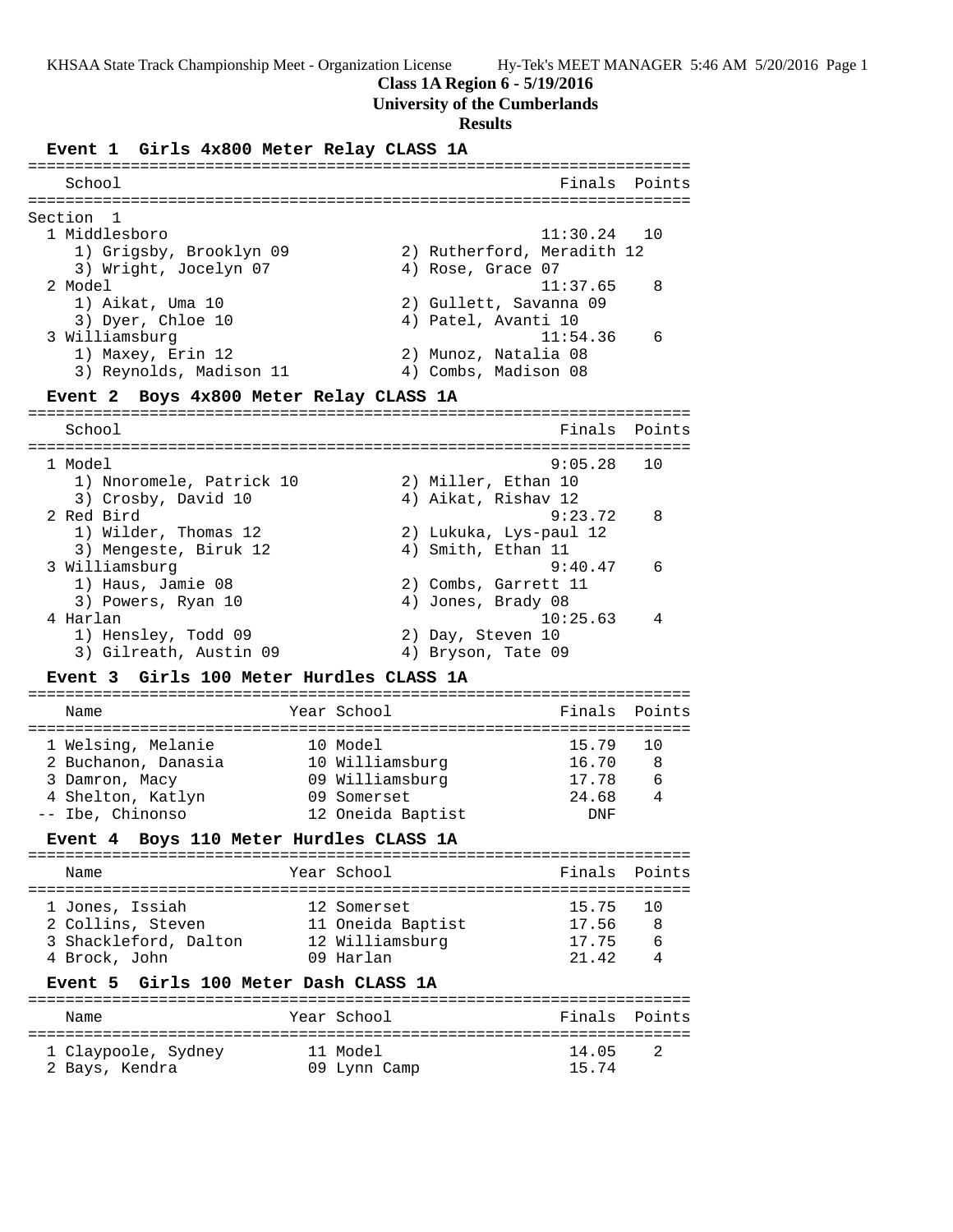**Class 1A Region 6 - 5/19/2016**

**University of the Cumberlands**

**Results**

| Event 5 Girls 100 Meter Dash CLASS 1A |                   |               |                |
|---------------------------------------|-------------------|---------------|----------------|
| 3 Nolan, Samantha                     | 08 Red Bird       | 16.57         |                |
| Section 2                             |                   |               |                |
| 1 Rojas, Maria                        | 12 Berea          | 14.90         |                |
| 2 Howard, Anna                        | 10 Pineville      | 15.02         |                |
| 3 Rickett, Katlyn                     | 09 Lynn Camp      | 15.29         |                |
| 4 Nolan, Kelly                        | 11 Red Bird       | 15.33         |                |
| 5 Carter, Malorie                     | 10 Middlesboro    | 15.57         |                |
| 6 Fortner, Elayne                     | 08 Pineville      | 15.63         |                |
| Section 3                             |                   |               |                |
| 1 Welsing, Melanie                    | 10 Model          | 13.04         | 10             |
| 2 Ellison, Haley                      | 11 Somerset       | 13.34 8       |                |
| 3 Capps, Trixie                       | 11 Middlesboro    | 13.66 6       |                |
| 4 Bianchi, Emma                       | 11 Harlan         | 13.67         | $\overline{4}$ |
| 5 Boggs, Lexi                         | 12 Williamsburg   | 14.45         | $\mathbf{1}$   |
| 6 Ibe, Chinonso                       | 12 Oneida Baptist | 14.57         |                |
| 7 Brown, Topanga                      | 12 Somerset       | 14.65         |                |
| 8 Hall, Lillie                        | 08 Williamsburg   | 14.74         |                |
| Event 6 Boys 100 Meter Dash CLASS 1A  |                   |               |                |
| Name                                  | Year School       | Finals Points |                |

=======================================================================  $S = \frac{1}{2}$   $\frac{1}{2}$ 

| Section 1           |                   |       |              |
|---------------------|-------------------|-------|--------------|
| 1 White, Ryan       | 10 Williamsburg   | 12.39 |              |
| 2 Cook, Dalton      | 09 Lynn Camp      | 12.40 |              |
| 3 Watts, Daniel     | 09 Pineville      | 12.46 |              |
| 4 Adkins, Caleb     | 09 Harlan         | 12.50 |              |
| 5 Medlin, Brent     | 10 Lynn Camp      | 12.62 |              |
| 6 Padgett, Andrew   | 09 Middlesboro    | 13.03 |              |
| 7 Simpson, Lawrence | 10 Pineville      | 13.24 |              |
| Section 2           |                   |       |              |
| 1 Assa, Alex        | 12 Oneida Baptist | 11.44 | 10           |
| 2 Busroe, Noah      | 11 Harlan         | 11.73 | 8            |
| 3 Michael, Joseph   | 12 Williamsburg   | 11.75 | 6            |
| 4 Hatcher, Castle   | 12 Somerset       | 12.08 | 4            |
| 5 Cornett, Josh     | 10 Somerset       | 12.12 | 2            |
| 6 Decarnes, Heru    | 11 Oneida Baptist | 12.33 | $\mathbf{1}$ |
| 7 Lukuka, Lys-paul  | 12 Red Bird       | 12.45 |              |
| 8 McWilliams, Owen  | 10 Middlesboro    | 12.66 |              |
|                     |                   |       |              |

#### **Event 7 Girls 4x200 Meter Relay CLASS 1A**

======================================================================= School **Finals** Points **School Finals** Points ======================================================================= Section 1 1 Williamsburg 1:54.85 10 1) Damron, Macy 09 2) Mack, Makayla 11 3) Abbott, Lillie 09 4) Anderson, Cheyla 12 2 Somerset 1:56.44 8 1) Ulrich, Katie 10 2) Wiedau, Gracie 09 3) Burgess, Kendall 07 4) Thompson, Heidi 08 3 Red Bird 2:05.88 6 1) Collett, Kassidy 11 and 2) Price, Macey 09 3) Nolan, Kelly 11 4) Smith, Allison 12 4 Model 2:07.98 4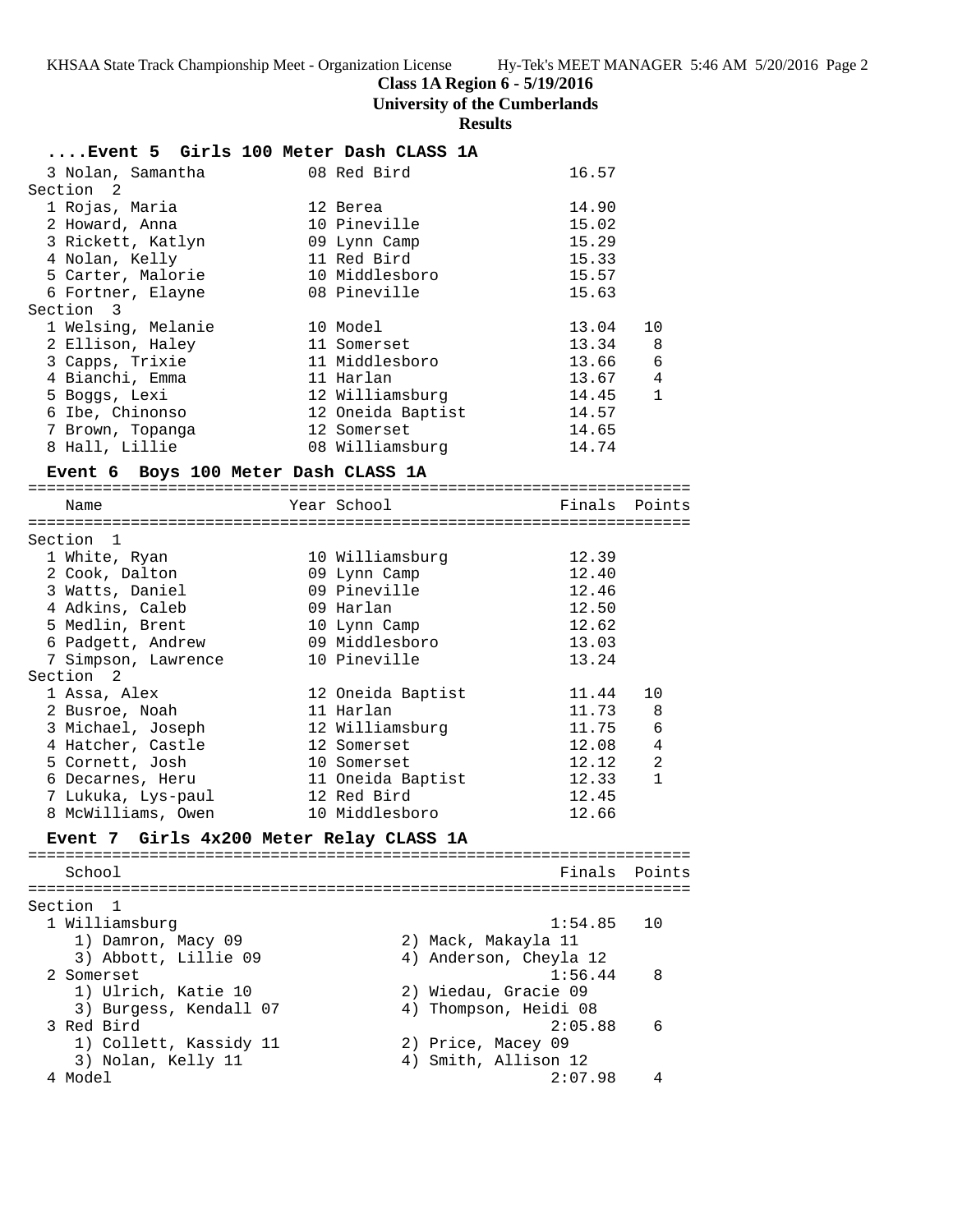**Class 1A Region 6 - 5/19/2016**

**University of the Cumberlands**

#### **Results**

### **....Event 7 Girls 4x200 Meter Relay CLASS 1A** 1) Aikat, Uma 10 2) Patel, Avanti 10 3) Bradburn, Erin 11 (4) Amith, Mallory 11 -- Middlesboro DQ out of zone - 3rd ex 1) Capps, Trixie 11 2) Grigsby, Brooklyn 09 3) Delk, Katelyn 07 (4) Hardin, Taylor 07 **Event 8 Boys 4x200 Meter Relay CLASS 1A** ======================================================================= School **Finals Points** ======================================================================= 1 Oneida Baptist 1:38.23 10 1) Decarnes, Heru 11 (2) Flahn, Montee 08 3) Jalloh, Abubakarr 11  $\qquad \qquad$  4) Zika, Noble 12 2 Harlan 1:38.53 8 1) Adkins, Caleb 09 2) Ledford, Killian 09 3) Brock, John 09 (4) Busroe, Noah 11 3 Somerset 1:38.96 6 1) Purcell, Tristan 11 2) Cornett, Josh 10 3) Cornett, Isaiah 11  $\qquad \qquad$  4) May, Johnny 09 4 Red Bird 1:40.14 4 1) Kitoko, Junior 11 2) Ko, Junwon 12 3) Lee, Daniel 12 4) Tshisungu, Maombi 11 5 Williamsburg 1:40.23 2 1) Mahan, Andrew 11 2) White, Ryan 10 3) Poore, Alec 10 4) Mattingly, Eli 09 6 Lynn Camp 1:42.01 1 1) O'Neal, Maury 11 2) Farris, Brady 12 3) Medlin, Brent 10 4) Cook, Dalton 09 7 Middlesboro 1:46.63 1) McWilliams, Owen 10 2) Miracle, Ryan 10 3) Padgett, Andrew 09 (4) Poore, Steven 09 **Event 9 Girls 1600 Meter Run CLASS 1A** ======================================================================= Name The Year School The Finals Points ======================================================================= 1 Mattingly, Selena 09 Williamsburg 5:49.30 10 2 Schwarz, Abigail 09 Williamsburg 6:03.69 8 3 Heist, Grace 09 Somerset 6:22.06 6 4 Gullett, Savanna 09 Model 6:55.36 4 5 Ibarra-gonzalez, Ferna 11 Red Bird 7:06.45 2 -- Dyer, Chloe 10 Model DQ Early Break-In **Event 10 Boys 1600 Meter Run CLASS 1A** ======================================================================= Name The Year School The Finals Points ======================================================================= 1 Galloway, William 12 Berea 4:54.81 10 2 Miller, Mason 11 Harlan 4:58.50 8 3 Aikat, Rishav 12 Model 5:00.58 6 4 Nnoromele, Patrick 10 Model 5:11.56 4 5 Pralat, Mark 10 Oneida Baptist 5:14.46 2

 6 Combs, Garrett 11 Williamsburg 5:18.15 1 7 Kassaye, Eyob 11 Oneida Baptist 5:25.29 8 Haus, Jamie 08 Williamsburg 5:29.75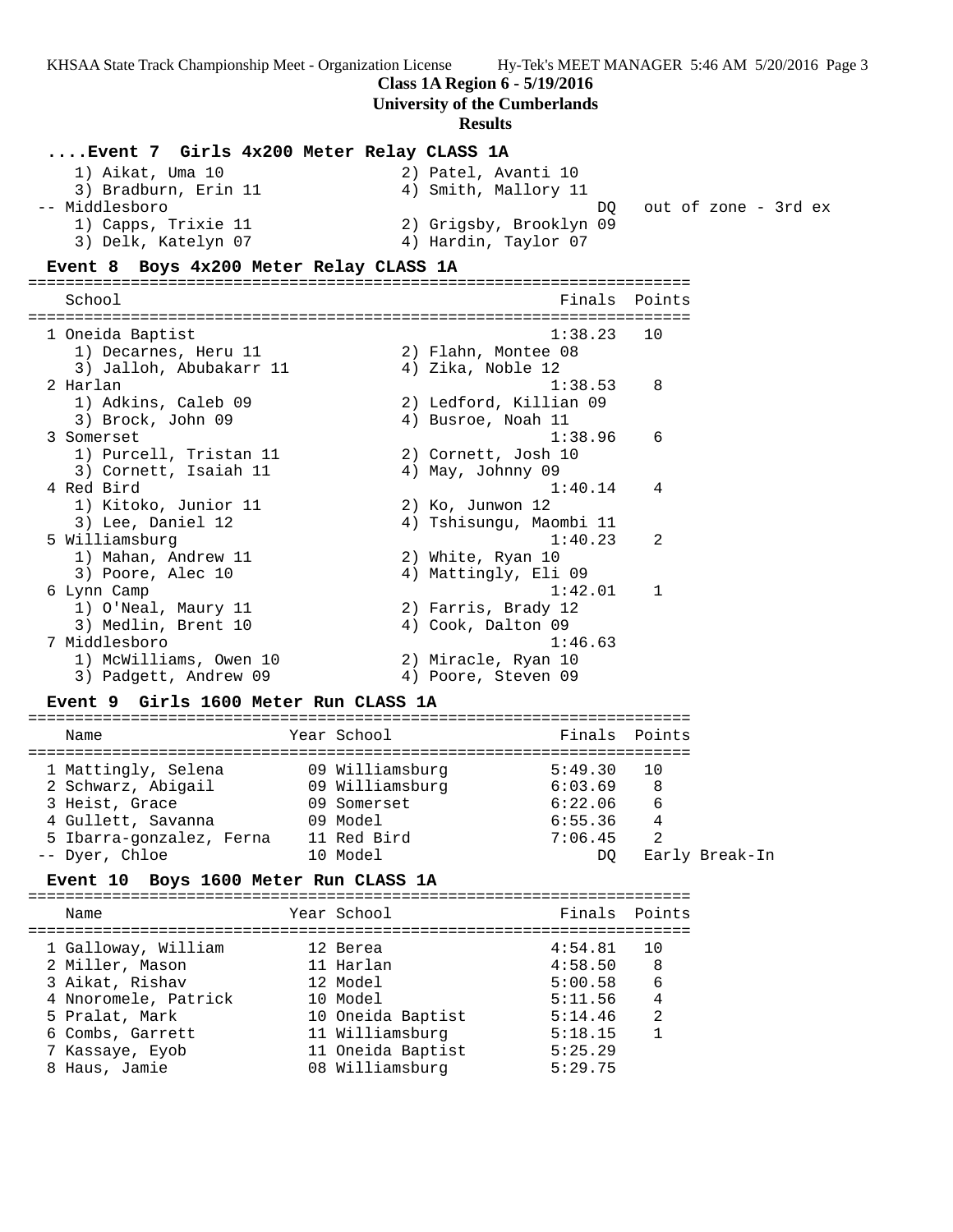**Class 1A Region 6 - 5/19/2016**

**University of the Cumberlands**

| Event 10 Boys 1600 Meter Run CLASS 1A     |              |                         |        |               |
|-------------------------------------------|--------------|-------------------------|--------|---------------|
| 9 Bryson, Tate                            | 09 Harlan    | 5:30.74                 |        |               |
| 10 Gosser, James                          | 10 Somerset  | 5:37.81                 |        |               |
| 11 Golden, James                          | 11 Pineville | 5:44.50                 |        |               |
| 12 Heist, Bradley                         | 07 Somerset  | 6:14.01                 |        |               |
| 13 Chandler, Rowan                        | 09 Pineville | 6:26.76                 |        |               |
| -- Hill, Nash                             | 09 Lynn Camp | DO.                     |        | Early BreakIn |
|                                           |              |                         |        |               |
| Event 11 Girls 4x100 Meter Relay CLASS 1A |              |                         |        |               |
| School                                    |              | Finals                  | Points |               |
| 1 Model                                   |              | 52.11                   | 10     |               |
| 1) Cole, Reagan 10                        |              | 2) Carroll, Makenzie 10 |        |               |
| 3) Claypoole, Sydney 11                   |              | 4) Welsing, Melanie 10  |        |               |
|                                           |              | 53.62                   |        |               |
| 2 Williamsburg                            |              |                         | 8      |               |
| 1) Boggs, Lexi 12                         |              | 2) Anderson, Cheyla 12  |        |               |
| 3) Mack, Makayla 11                       |              | 4) Buchanon, Danasia 10 |        |               |
| 3 Somerset                                |              | 55.82                   | 6      |               |
| 1) Ulrich, Katie 10                       |              | 2) Ellison, Haley 11    |        |               |
| 3) Burgess, Morgan 12                     |              | 4) Brown, Topanga 12    |        |               |
| 4 Middlesboro                             |              | 58.50                   | 4      |               |
| 1) Capps, Trixie 11                       |              | 2) Daniels, Taylor 10   |        |               |
| 3) Delk, Katelyn 07                       |              | 4) Hardin, Taylor 07    |        |               |
| 5 Oneida Baptist                          |              | 59.48                   | 2      |               |
| 1) Barger, Makyla 09                      |              | 2) Booher, Ashley 12    |        |               |
| 3) Hinkle, Taylor 09                      |              | 4) Ibe, Chinonso 12     |        |               |
| 6 Red Bird                                |              | 1:00.97                 | 1      |               |
| 1) Collett, Kassidy 11                    |              | 2) Price, Macey 09      |        |               |
| 3) Nolan, Kelly 11                        |              | 4) Smith, Allison 12    |        |               |
| Event 12 Boys 4x100 Meter Relay CLASS 1A  |              |                         |        |               |
|                                           |              |                         |        |               |
| School                                    |              | Finals                  | Points |               |
|                                           |              | 46.24                   | 10     |               |
| 1 Williamsburg                            |              |                         |        |               |
| 1) Mahan, Andrew 11                       |              | 2) White, Ryan 10       |        |               |
| 3) Shackleford, Dalton 12                 |              | 4) Michael, Joseph 12   |        |               |
| 2 Oneida Baptist                          |              | 46.57                   | 8      |               |
| 1) Zika, Noble 12                         |              | 2) Collins, Steven 11   |        |               |
| 3) Decarnes, Heru 11                      |              | 4) Assa, Alex 12        |        |               |
| 3 Harlan                                  |              | 47.02                   | 6      |               |
| 1) Adkins, Caleb 09                       |              | 2) Ledford, Killian 09  |        |               |
| 3) Brock, John 09                         |              | 4) Busroe, Noah 11      |        |               |
| 4 Somerset                                |              | 47.20                   | 4      |               |
| 1) Hatcher, Castle 12                     |              | 2) Purcell, Tristan 11  |        |               |
| 3) Cornett, Isaiah 11                     |              | 4) Cornett, Josh 10     |        |               |
| 5 Red Bird                                |              | 49.06                   | 2      |               |
| 1) Kitoko, Junior 11                      |              | 2) Ko, Junwon 12        |        |               |
| 3) Lee, Daniel 12                         |              | 4) Lukuka, Lys-paul 12  |        |               |
| 6 Model                                   |              | 49.10                   | 1      |               |
| 1) Clawson, Alex 12                       |              | 2) Coles, Jack 10       |        |               |
| 3) Miller, Ethan 10                       |              | 4) Rose, Brandon 09     |        |               |
| 7 Lynn Camp                               |              | 50.01                   |        |               |
| 1) Smith, Jordan 09                       |              | 2) Medlin, Brent 10     |        |               |
| 3) Farris, Brady 12                       |              | 4) Cook, Dalton 09      |        |               |
|                                           |              |                         |        |               |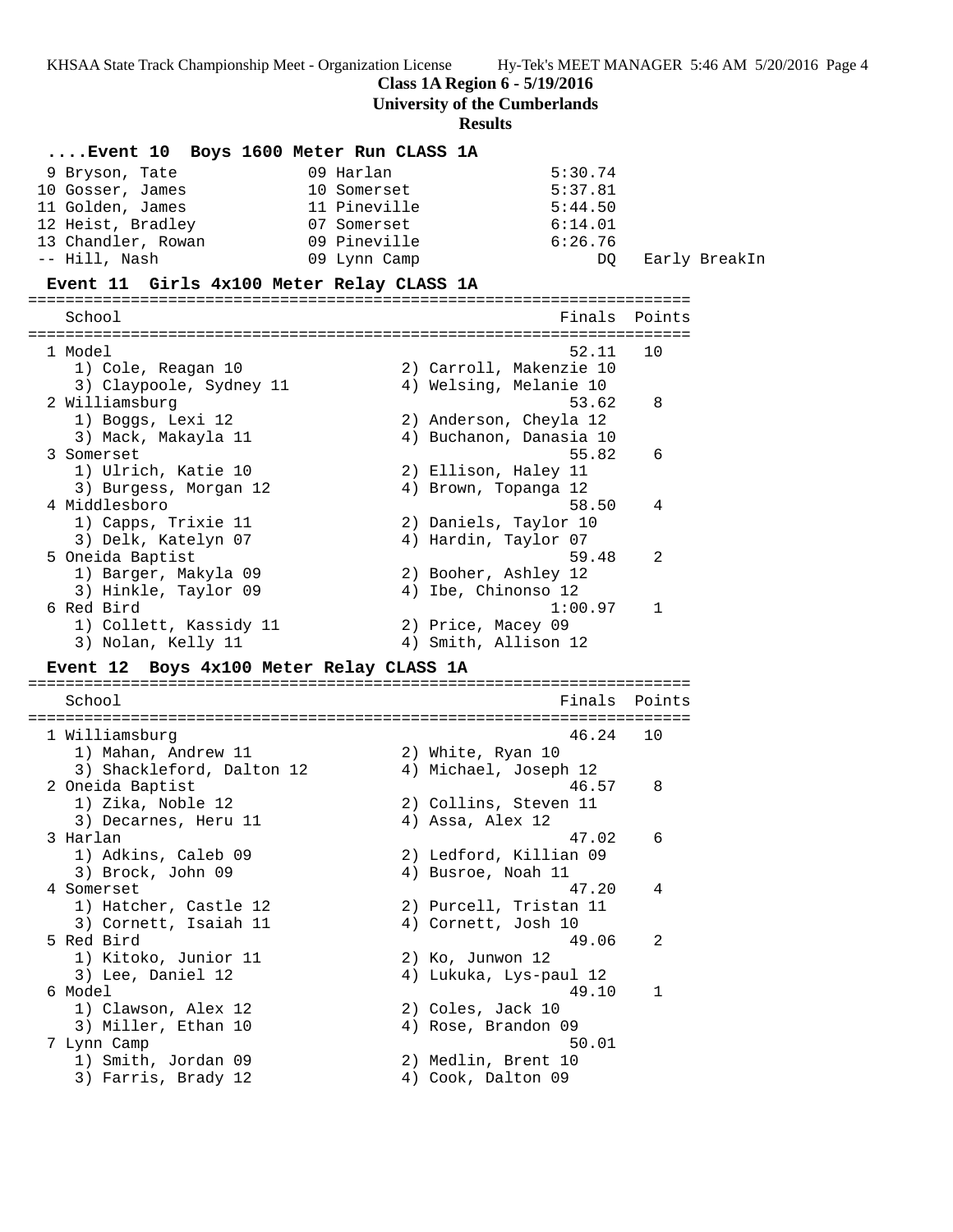**Class 1A Region 6 - 5/19/2016**

**University of the Cumberlands**

| Event 12 Boys 4x100 Meter Relay CLASS 1A           |                      |                         |                    |                |
|----------------------------------------------------|----------------------|-------------------------|--------------------|----------------|
| 8 Pineville                                        |                      |                         | 50.32              |                |
| 1) Golden, Matthew 09                              |                      | 2) Simpson, Lawrence 10 |                    |                |
| 3) Golden, James 11                                |                      | 4) Watts, Daniel 09     |                    |                |
| Event 13 Girls 400 Meter Dash CLASS 1A             |                      |                         |                    |                |
|                                                    |                      |                         |                    |                |
| Name                                               | Year School          |                         | Finals             | Points         |
|                                                    |                      |                         |                    |                |
| 1 Mattingly, Selena                                | 09 Williamsburg      |                         | 1:01.34            | 10             |
| 2 Claypoole, Sydney<br>3 Carroll, Makenzie         | 11 Model<br>10 Model |                         | 1:03.49<br>1:03.80 | 8<br>6         |
| 4 Wright, Jocelyn                                  | 07 Middlesboro       |                         | 1:11.56            | 4              |
|                                                    |                      |                         | 1:15.04            | 2              |
| 5 Booher, Ashley<br>6 Partin, Haley                | 09 Lynn Camp         | 12 Oneida Baptist       | 1:17.42            | 1              |
| 7 Rickett, Katlyn                                  | 09 Lynn Camp         |                         | 1:22.62            |                |
| 8 Fortner, Elayne                                  | 08 Pineville         |                         | 1:23.29            |                |
|                                                    |                      |                         |                    |                |
| Event 14 Boys 400 Meter Dash CLASS 1A              |                      |                         |                    |                |
| Name                                               | Year School          |                         | Finals             | Points         |
|                                                    |                      |                         |                    |                |
| 1 McKenzie, Trent                                  | 11 Harlan            |                         | 1:00.60            |                |
| 2 Medlin, Brent                                    | 10 Lynn Camp         |                         | 1:01.16            |                |
| 3 Gilreath, Austin                                 | 09 Harlan            |                         | 1:02.29            |                |
| 4 Poore, Alec                                      |                      | 10 Williamsburg         | 1:03.72            |                |
| 5 Smith, Jordan                                    | 09 Lynn Camp         |                         | 1:08.21            |                |
| Section 2                                          |                      |                         |                    |                |
| 1 Brown, Noah                                      | 12 Middlesboro       |                         | 55.98              | 10             |
| 2 Crosby, David                                    | 10 Model             |                         | 56.91              | 8              |
| 3 Canella, Carlos                                  | 12 Somerset          |                         | 57.45              | 6              |
| 4 Aikat, Rishav                                    | 12 Model             |                         | 57.77              | 4              |
| 5 Flahn, Montee                                    |                      | 08 Oneida Baptist       | 59.35              | $\overline{2}$ |
| 6 May, Johnny                                      | 09 Somerset          |                         | 59.63              | $\mathbf{1}$   |
| 7 Poore, Steven                                    | 09 Middlesboro       |                         | 59.96              |                |
| 8 Myers, Daniel                                    |                      | 09 Williamsburg         | 1:01.70            |                |
| Girls 300 Meter Hurdles CLASS 1A<br>Event 15       |                      |                         |                    |                |
|                                                    |                      |                         |                    |                |
| Name                                               | Year School          |                         | Finals Points      |                |
|                                                    |                      |                         |                    |                |
| Section<br>1                                       |                      |                         |                    |                |
| 1 Welsing, Melanie                                 | 10 Model             |                         | 49.91              | 10             |
| 2 Damron, Macy                                     | 09 Williamsburg      |                         | 52.29              | 8              |
| 3 Abbott, Lillie                                   | 09 Williamsburg      |                         | 55.43              | 6              |
| 4 Ibe, Chinonso                                    |                      | 12 Oneida Baptist       | 55.66              | $\overline{4}$ |
| 5 King, Natalie                                    | 08 Harlan            |                         | 55.69              | $\overline{a}$ |
| 6 Shelton, Katlyn                                  | 09 Somerset          |                         | 1:14.19            | 1              |
| Boys 300 Meter Hurdles CLASS 1A<br><b>Event 16</b> |                      |                         |                    |                |
|                                                    |                      |                         |                    |                |
| Name                                               | Year School          |                         | Finals             | Points         |
| 1 Saylor, Isaac                                    | 08 Pineville         |                         | 56.53              |                |
| 2 Wilson, Tavian                                   | 10 Somerset          |                         | 59.34              |                |
| Section 2                                          |                      |                         |                    |                |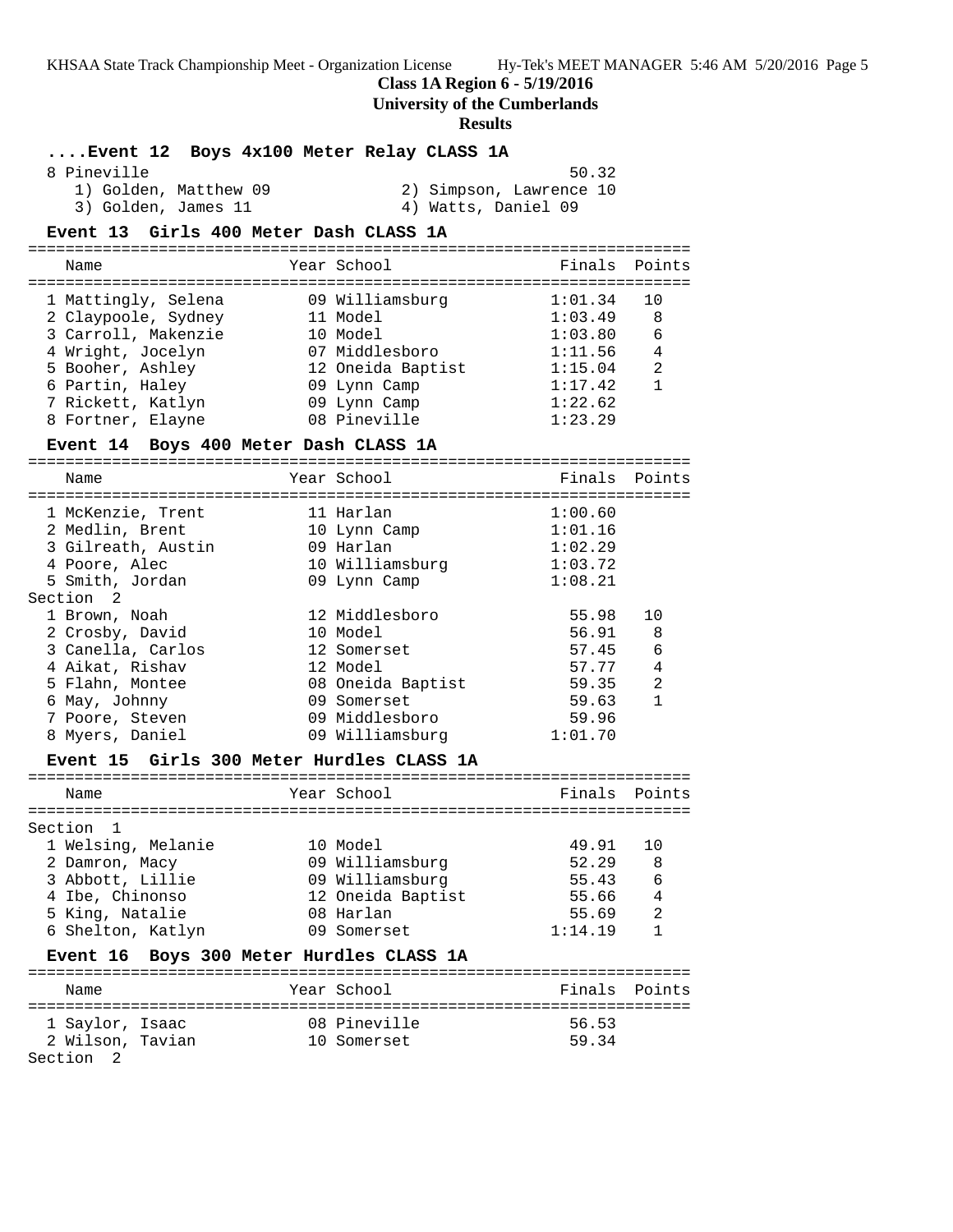**Class 1A Region 6 - 5/19/2016**

**University of the Cumberlands**

| Event 16 Boys 300 Meter Hurdles CLASS 1A |                                      |               |                |               |
|------------------------------------------|--------------------------------------|---------------|----------------|---------------|
| 1 Jones, Issiah                          | 12 Somerset                          | 41.53         | 10             |               |
| 2 Collins, Steven                        | 11 Oneida Baptist                    | 44.45         | 8              |               |
| 3 Mahan, Andrew                          | 11 Williamsburg                      | 46.15         | 6              |               |
| 4 Rose, Brandon                          | 09 Model                             | 48.00         | 4              |               |
| 5 Golden, Matthew                        | 09 Pineville                         | 50.38         | 2              |               |
| 6 Kysar, Clay                            | 09 Williamsburg                      | 51.96         | $\mathbf{1}$   |               |
| 7 Brock, John                            | 09 Harlan                            | 52.38         |                |               |
| 8 Day, Steven                            | 10 Harlan                            | 55.84         |                |               |
| Event 17 Girls 800 Meter Run CLASS 1A    |                                      |               |                |               |
|                                          |                                      |               |                |               |
| Name                                     | Year School                          | Finals Points |                |               |
| Section 1                                |                                      |               |                |               |
| 1 Mattingly, Selena                      | 09 Williamsburg                      | 2:30.15       | 10             |               |
| 2 Schwarz, Abigail                       | 09 Williamsburg 2:44.95              |               | 8              |               |
| 3 Patel, Avanti                          | 10 Model                             | 2:48.22       | 6              |               |
| 4 Heist, Grace                           | 09 Somerset                          | 2:53.90       | $\overline{4}$ |               |
| 5 Howard, Anna                           | 10 Pineville                         | 2:54.75       | 2              |               |
| 6 Dyer, Chloe                            | 10 Model                             | 2:55.43       | 1              |               |
| 7 Grigsby, Brooklyn                      | 09 Middlesboro                       | 2:57.72       |                |               |
|                                          |                                      |               |                |               |
| 8 Rose, Grace<br>9 Day, Kaitlyn          | 07 Middlesboro 3:05.43<br>07 Harlan  |               |                |               |
| 10 Elliott, Sarah                        | 08 Pineville                         | 3:23.71       |                |               |
|                                          | 10 Harlan                            | 3:45.75       |                |               |
| -- King, Amber                           |                                      | DQ            |                | Early BreakIn |
| Event 18 Boys 800 Meter Run CLASS 1A     |                                      |               |                |               |
| Name                                     | Year School                          | Finals Points |                |               |
|                                          |                                      |               |                |               |
| 1 Nnoromele, Patrick                     | 10 Model                             | 2:07.76       | 10             |               |
| 2 Aikat, Rishav                          | 12 Model                             | 2:12.90       | 8              |               |
| 3 Mengeste, Biruk                        | 12 Red Bird                          | 2:16.28       | 6              |               |
| 4 Kassaye, Eyob                          | 11 Oneida Baptist 2:18.05            |               | 4              |               |
| 5 Combs, Garrett                         | 11 Williamsburg                      | 2:18.28       | $\overline{2}$ |               |
| 6 Wilder, Thomas                         | 12 Red Bird                          | 2:21.91       | $\mathbf{1}$   |               |
| 7 Pralat, Mark                           |                                      | 2:25.59       |                |               |
| 8 Jones, Brady                           | 10 Oneida Baptist<br>08 Williamsburg | 2:31.44       |                |               |
| 9 Gosser, James                          | 10 Somerset                          | 2:32.61       |                |               |
| 10 Saylor, Chirs                         | 09 Pineville                         | 2:33.40       |                |               |
| 11 Hensley, Todd                         | 09 Harlan                            | 2:40.00       |                |               |
|                                          |                                      |               |                |               |
| 12 Heist, Bradley<br>13 Chandler, Rowan  | 07 Somerset                          | 2:51.49       |                |               |
|                                          | 09 Pineville                         | 2:54.64       |                |               |
| Event 19 Girls 200 Meter Dash CLASS 1A   |                                      |               |                |               |
| Name                                     | Year School                          | Finals        | Points         |               |
|                                          |                                      |               |                |               |
| 1 Hinkle, Taylor                         | 09 Oneida Baptist                    | 33.07         |                |               |
| 2 Spriggs, Khaelyn                       | 09 Middlesboro                       | 34.36         |                |               |
| Section 2                                |                                      |               |                |               |
| 1 Fouch, Gabby                           | 09 Berea                             | 31.84         |                |               |
| 2 Helton, Jenah                          | 08 Pineville                         | 31.90         |                |               |
| 3 Price, Macey                           | 09 Red Bird                          | 32.33         |                |               |
| 4 Rickett, Katlyn                        | 09 Lynn Camp                         | 32.42         |                |               |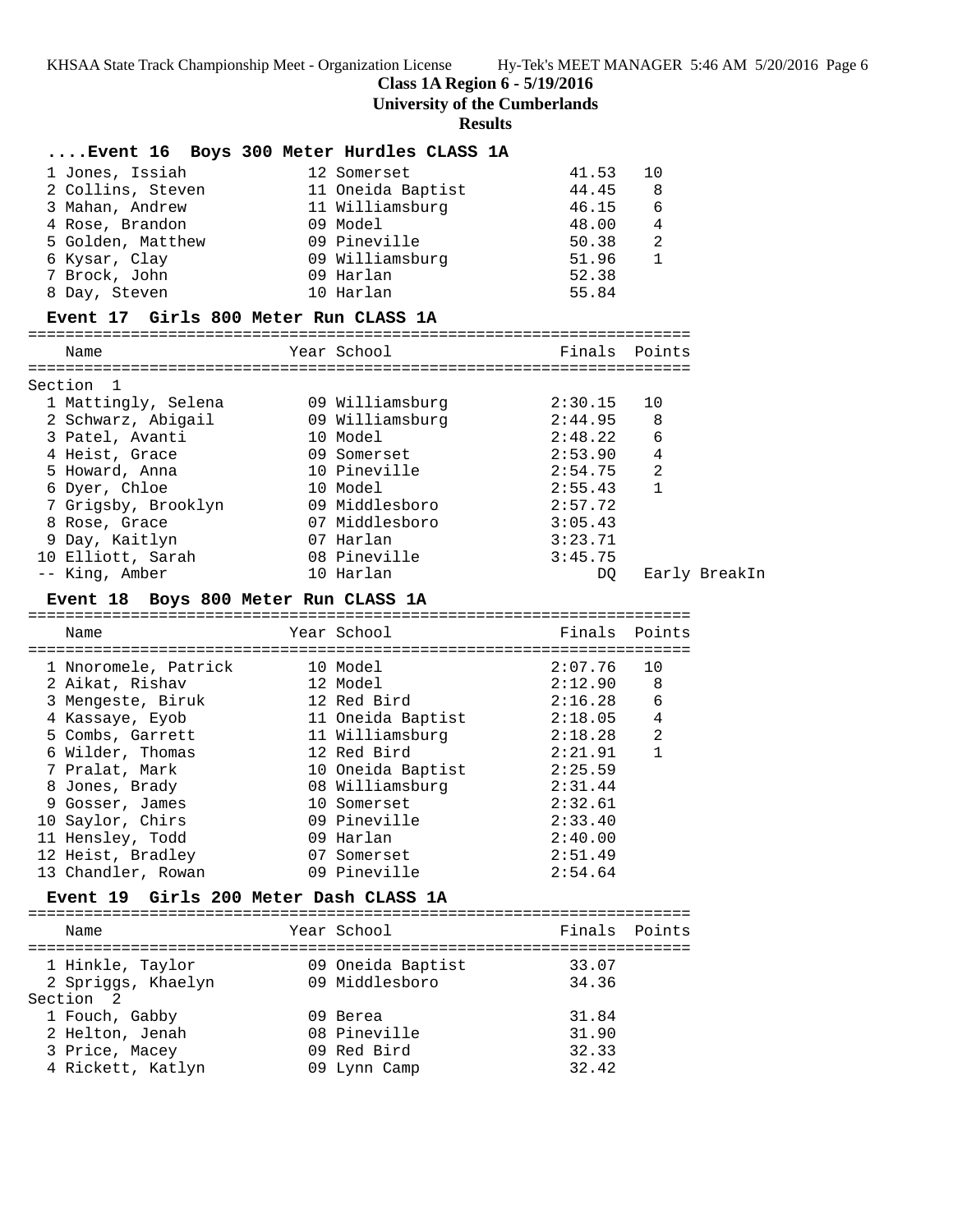**Class 1A Region 6 - 5/19/2016**

**University of the Cumberlands**

| Event 19 Girls 200 Meter Dash CLASS 1A           |                               |                |                                |
|--------------------------------------------------|-------------------------------|----------------|--------------------------------|
| 5 Bays, Kendra                                   | 09 Lynn Camp                  | 32.96          |                                |
| 6 Barger, Makyla<br>Section<br>-3                | 09 Oneida Baptist             | 33.09          |                                |
| 1 Ellison, Haley                                 | 11 Somerset                   | 27.66          | 10                             |
| 2 Carroll, Makenzie                              | 10 Model                      | 27.77          | 8                              |
|                                                  |                               | 28.02          | 6                              |
| 3 Buchanon, Danasia                              | 10 Williamsburg               | 28.81          | 4                              |
| 4 Anderson, Cheyla                               | 12 Williamsburg               |                |                                |
| 5 Bianchi, Emma                                  | 11 Harlan                     | 29.05<br>29.17 | $\overline{2}$<br>$\mathbf{1}$ |
| 6 Thompson, Heidi                                | 08 Somerset                   |                |                                |
| 7 Capps, Trixie<br>8 Smith, Allison              | 11 Middlesboro<br>12 Red Bird | 29.64<br>29.99 |                                |
| Event 20 Boys 200 Meter Dash CLASS 1A            |                               |                |                                |
|                                                  | Year School                   | Finals Points  |                                |
| Name                                             |                               |                |                                |
| Section 1                                        |                               |                |                                |
| 1 Coles, Jack                                    | 10 Model                      | 26.54          |                                |
| 2 Golden, Matthew                                | 09 Pineville                  | 26.66          |                                |
| 3 Padgett, Andrew                                | 09 Middlesboro                | 26.73          |                                |
| Section <sub>2</sub>                             |                               |                |                                |
| 1 Canella, Carlos                                | 12 Somerset                   | 25.41          |                                |
| 2 Adkins, Caleb                                  | 09 Harlan                     | 25.54          |                                |
| 3 Farris, Brady                                  | 12 Lynn Camp                  | 25.80          |                                |
| 4 Cook, Dalton                                   | 09 Lynn Camp                  | 25.93          |                                |
| 5 Tshisungu, Maombi                              | 11 Red Bird                   | 26.54          |                                |
| Section 3                                        |                               |                |                                |
| 1 Assa, Alex                                     | 12 Oneida Baptist             | 23.61          | 10                             |
| 2 Jones, Issiah                                  | 12 Somerset                   | 23.93          | 8                              |
| 3 Busroe, Noah                                   | 11 Harlan                     | 24.35          | 6                              |
| 4 Jalloh, Abubakarr                              | 11 Oneida Baptist             | 24.48          | 4                              |
| 5 Ko, Junwon                                     | 12 Red Bird                   | 24.50          | 2                              |
| 6 Michael, Joseph                                | 12 Williamsburg               | 24.53          | $\mathbf{1}$                   |
| 7 Mattingly, Eli                                 | 09 Williamsburg               | 25.44          |                                |
| 8 Watts, Daniel                                  | 09 Pineville                  | 25.74          |                                |
| Girls 3200 Meter Run CLASS 1A<br><b>Event 21</b> |                               |                |                                |
|                                                  |                               |                |                                |
| Name                                             | Year School                   | Finals         | Points                         |
| Section 1                                        |                               |                |                                |
| 1 Mattingly, Selena                              | 09 Williamsburg               | 13:55.69       | 10                             |
| 2 Schwarz, Abigail                               | 09 Williamsburg               | 14:05.27       | 8                              |
| 3 Dyer, Chloe                                    | 10 Model                      | 14:48.20       | 6                              |
| 4 Ibarra-gonzalez, Ferna                         | 11 Red Bird                   | 15:49.76       | 4                              |
| -- Heist, Grace                                  | 09 Somerset                   | FS             |                                |
| <b>Event 22</b><br>Boys 3200 Meter Run CLASS 1A  |                               |                |                                |
|                                                  |                               |                |                                |
| Name                                             | Year School                   | Finals         | Points                         |
| 1 Miller, Mason                                  | 11 Harlan                     | 11:19.75       | 10                             |
| 2 Gosser, James                                  | 10 Somerset                   | 11:56.22       | 8                              |
| 3 Nnoromele, Patrick                             | 10 Model                      | 12:07.00       | 6                              |
| 4 Haus, Jamie                                    | 08 Williamsburg               | 12:13.55       | 4                              |